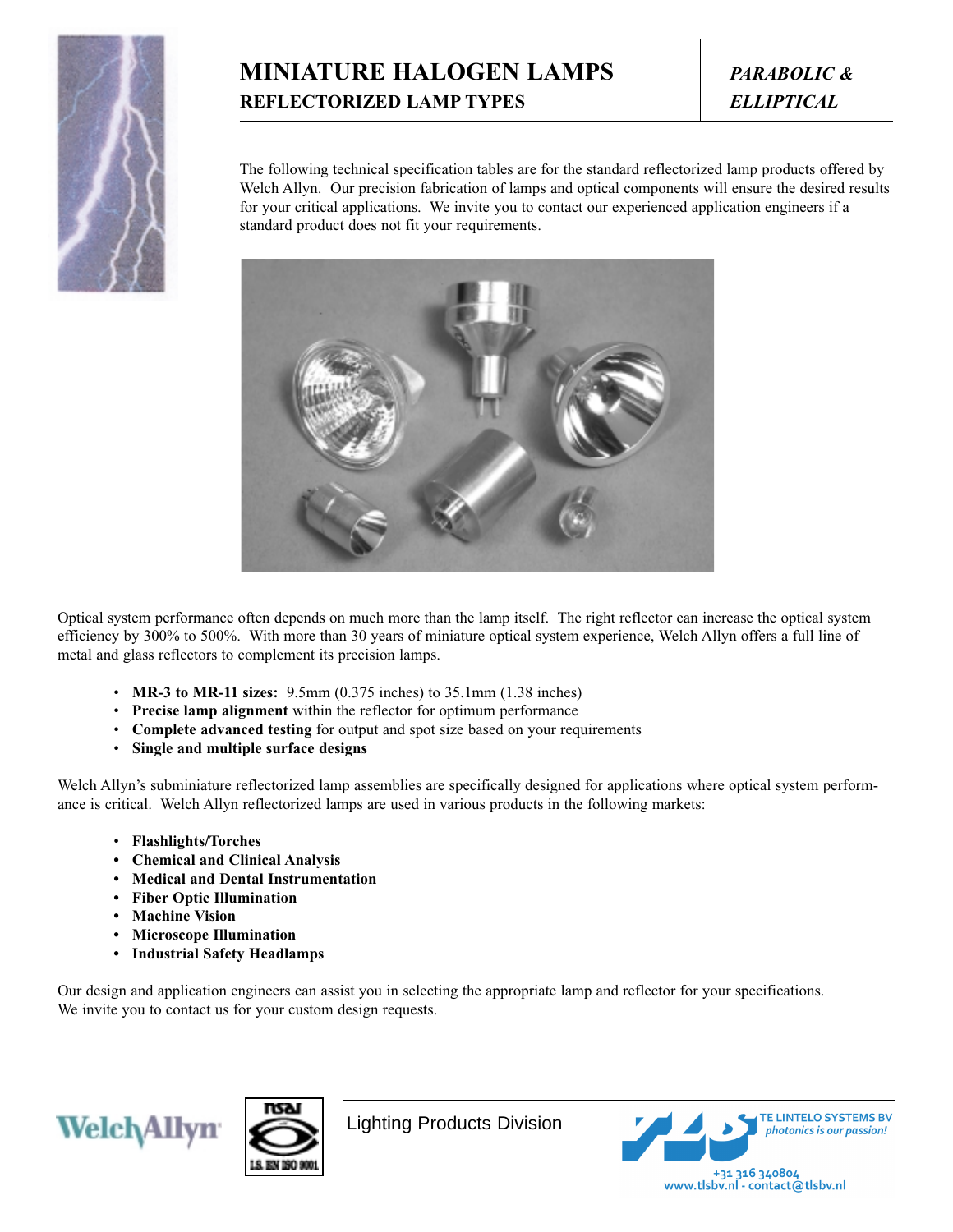## **Elliptical Specifications**

|                     |       |                  |                      |                          | <b>Spot</b>         | Lux $\omega$ F2<br><b>Using Aperture</b> |                          | Foc al                  | Lamp Type              |
|---------------------|-------|------------------|----------------------|--------------------------|---------------------|------------------------------------------|--------------------------|-------------------------|------------------------|
| Lamp<br>Number      | Amps  | Color<br>Temp K° | Life<br><b>Hours</b> | Reflector<br><b>Size</b> | <b>Size</b><br>(mm) | Diameter Of<br>$1.27$ mm                 | $2.5 \text{ mm}$         | <b>Distance</b><br>(mm) | $G = Gas$<br>H=Halogen |
| 3.00 Volts          |       |                  |                      |                          |                     |                                          |                          |                         |                        |
| 7104-006            | 0.500 | 3240             | 20                   | MR4                      | 1.27                | 3766                                     | $\overline{\phantom{a}}$ | 12.7                    | $\mathbf G$            |
| 7106-006            | 0.500 | 3240             | 20                   | MR6                      | 1.52                | 4304                                     | $\overline{\phantom{a}}$ | 19.1                    | G                      |
| 3.50 <i>Volts</i>   |       |                  |                      |                          |                     |                                          |                          |                         |                        |
| 7103-001            | 0.575 | 3120             | 250                  | MR <sub>3</sub>          | 3.30                | 1345                                     | $\overline{a}$           | 12.7                    | $\mathbf G$            |
| 7104-001            | 0.935 | 3085             | 300                  | MR4                      | 2.03                | 4035                                     |                          | 12.7                    | $\overline{G}$         |
| 7104-004            | 0.575 | 3050             | 400                  | MR4                      | 1.78                | 2044                                     |                          | 12.7                    | $\mathbf G$            |
| 7106-001            | 0.935 | 3085             | 300                  | MR <sub>6</sub>          | 2.54                | 5843                                     |                          | 19.1                    | $\overline{G}$         |
| 7106-004            | 0.575 | 3050             | 400                  | MR <sub>6</sub>          | 2.54                | 2260                                     |                          | 19.1                    | G                      |
| 3.65 Volts          |       |                  |                      |                          |                     |                                          |                          |                         |                        |
| 8103-002            | 0.980 | 3240             | 45                   | MR <sub>3</sub>          | 3.81                | 3701                                     | $\overline{\phantom{a}}$ | 12.7                    | H                      |
| $4.25$ <i>Volts</i> |       |                  |                      |                          |                     |                                          |                          |                         |                        |
| 8104-002            | 1.060 | 3000             | 650                  | MR4                      | 2.79                | 3131                                     | $\overline{a}$           | 12.7                    | H                      |
| 8106-002            | 1.060 | 3000             | 650                  | MR <sub>6</sub>          | 3.30                | 4336                                     | $\overline{\phantom{a}}$ | 19.1                    | H                      |
| <b>5.00 Volts</b>   |       |                  |                      |                          |                     |                                          |                          |                         |                        |
| 7103-002            | 0.970 | 2800             | 10,000               | MR3                      | 4.57                | 1173                                     | $\overline{\phantom{a}}$ | 12.7                    | G                      |
| 7104-002            | 0.970 | 2800             | 10,000               | MR4                      | 3.81                | 1894                                     |                          | 12.7                    | $\mathbf G$            |
| 7106-003            | 0.970 | 2800             | 10,000               | MR6                      | 3.56                | 2755                                     |                          | 19.1                    | $\overline{G}$         |
| 8208-004            | 2.000 | 2880             | 5,000                | MR8                      | 6.10                |                                          | 9038                     | 25.4                    | H                      |
| 6.00 Volts          |       |                  |                      |                          |                     |                                          |                          |                         |                        |
| 8208-007            | 1.000 | 3255             | 50                   | MR8                      | 4.57                | $\mathbf{r}$                             | 10545                    | 25.4                    | H                      |
| 6.27 Volts          |       |                  |                      |                          |                     |                                          |                          |                         |                        |
| 8103-001            | 1.440 | 3335             | 60                   | MR <sub>3</sub>          | 4.57                | 2152                                     | $\overline{a}$           | 12.7                    | H                      |
| 8104-001            | 1.440 | 3335             | 60                   | MR4                      | 3.05                | 8393                                     |                          | 12.7                    | $\rm H$                |
| 8106-001            | 1.440 | 3335             | 60                   | MR6                      | 3.30                | 11944                                    | $\overline{a}$           | 19.1                    | Η                      |
| <b>12.00 Volts</b>  |       |                  |                      |                          |                     |                                          |                          |                         |                        |
| 8211-002            | 1.670 | 3000             | 2000                 | <b>MR11</b>              | 6.60                |                                          | 17754                    | 35.6                    | H                      |
| 8211-005            | 1.000 | 3280             | 40                   | MR11                     | 5.59                |                                          | 19906                    | 35.6                    | H                      |
| 8211-007            | 1.170 | 3120             | 200                  | <b>MR11</b>              | 5.59                |                                          | 19906                    | 35.6                    | Η                      |
| 14.00 Volts         |       |                  |                      |                          |                     |                                          |                          |                         |                        |
| 8211-001            | 1.790 | 3200             | 200                  | <b>MR11</b>              | 6.60                | $\frac{1}{2}$                            | 25663                    | 35.6                    | Η                      |

Dimensions are in millimeters. 1 inch = 25.4mm Output is in Lux: Footcandles = Lux ÷ 10.76

| .35 |
|-----|
| .40 |
| .42 |
| .39 |
| .38 |
|     |

**Numerical Aperture (NA):** The measure of the sine of the half angle of the light rays that will be accepted by a fiber optic bundle. The NA of the lamp should be less than or equal to the NA of the fiber optic bundle.

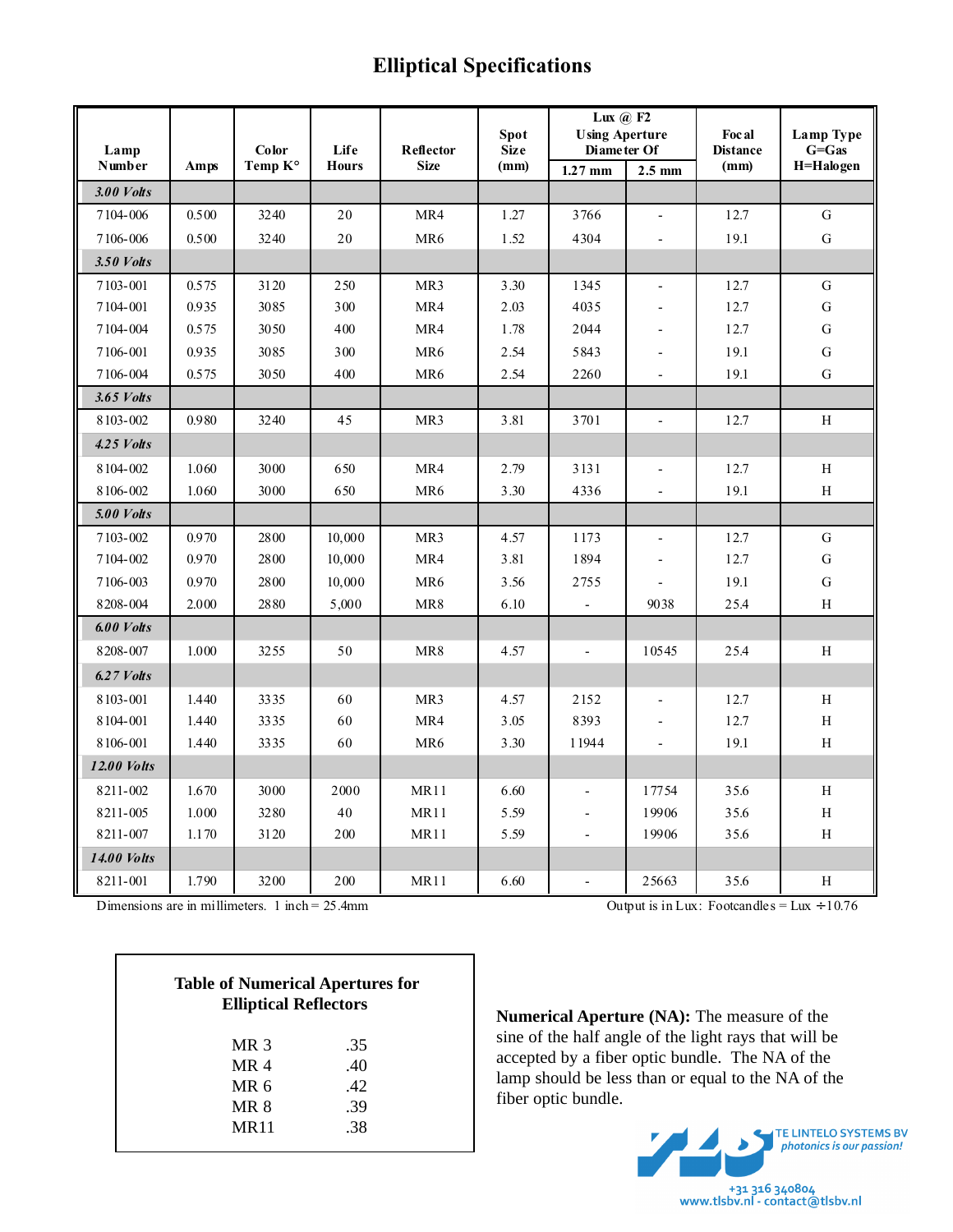## **Elliptical Terms and Characteristics Explained**

Elliptical reflectorized lamps deliver high intensity light efficiently into small apertures or fiber optic bundles.



For elliptical reflectors spot size is the diameter determined by the edge of the spot having 50% of the center peak intensity.

# **Focal Distance**



Focal Distance in elliptical reflectors is measured from the rim of the reflector to the F2 spot location.

**F2:** The secondary focal point of an ellipse.

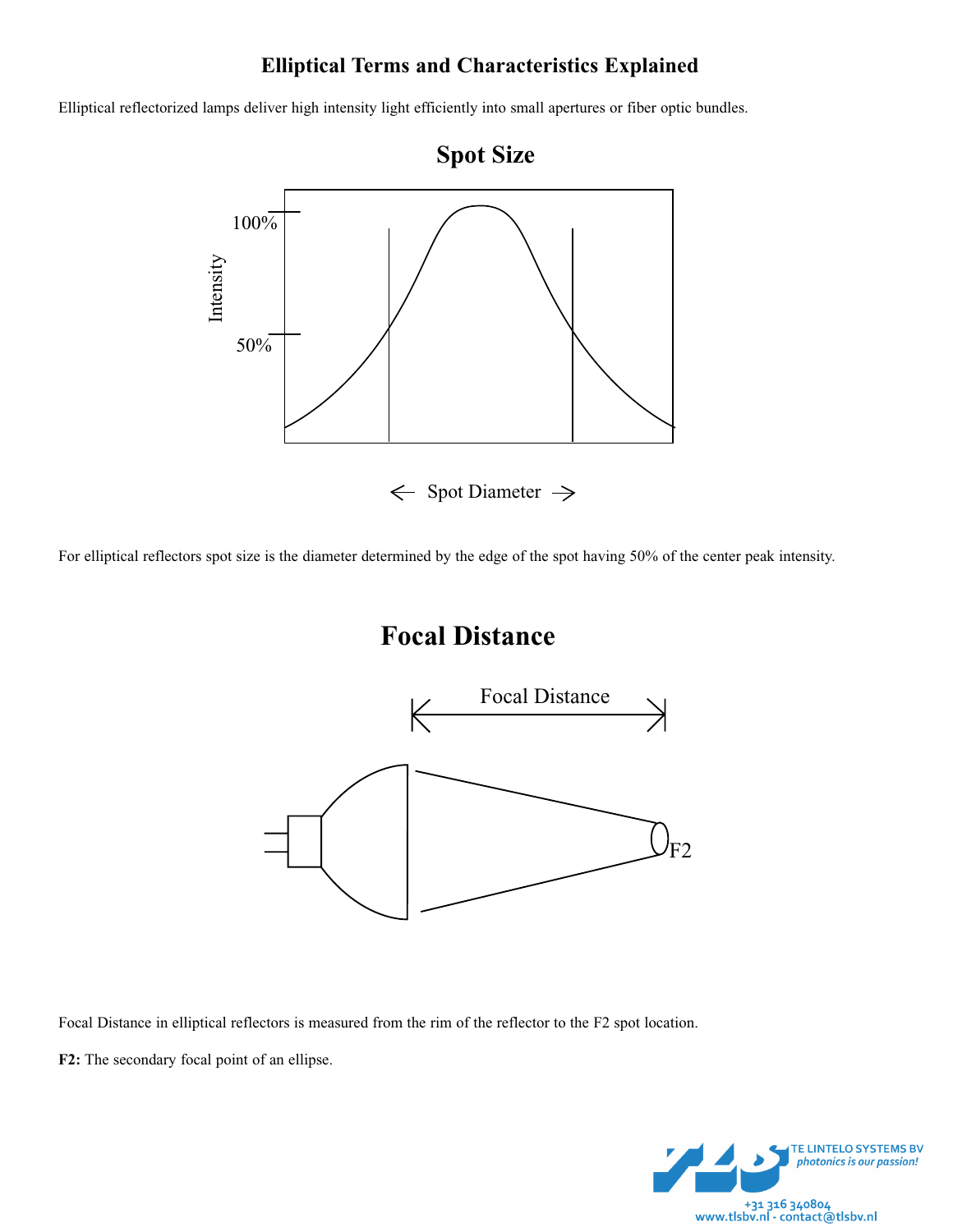

In elliptical reflectorized lamps with large filaments (8211-XXX), large spots are produced. In these cases the projected spot is not a point peak. When focused correctly the spot produced is an oblong shape with two peaks of highest intensity at each end.

Lamps with large filaments may have spots that are more oval in shape. In these cases the measured spot diameter is always the narrower diameter.

> The projected spot from some elliptical reflectors may *visually* appear to be somewhat off center with the axis of the reflector. However, they are assembled to provide the specified Lux through an aperture on axis at the F2 location. This does not imply the specified Lux would be accepted into a fiber optic system due to NA consideration.

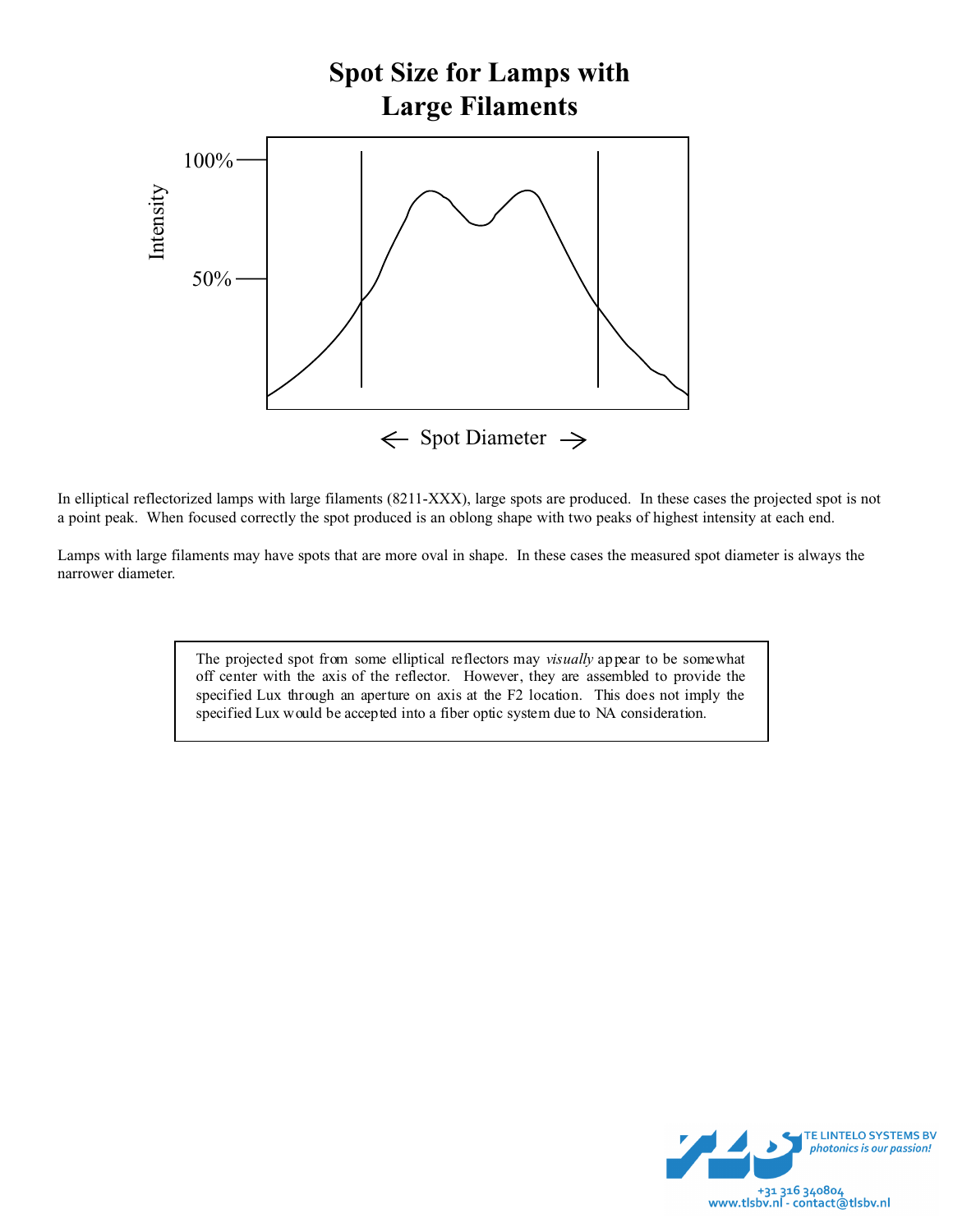## **Parabolic Specifications**

|                     |       |                   |              |                          | Divergence               | <b>Minimum</b><br>Required<br><b>Distance From</b><br><b>Reflector</b> | <b>Lux Measured From</b><br>A Distance Of |                          | Lamp Type<br>$G = Gas$ |  |
|---------------------|-------|-------------------|--------------|--------------------------|--------------------------|------------------------------------------------------------------------|-------------------------------------------|--------------------------|------------------------|--|
|                     |       | Color             | Life         | Reflector<br><b>Size</b> | Angle<br>$\pm 2^{\circ}$ | Rim To                                                                 |                                           |                          |                        |  |
| Lamp                | Amps  | Temp $\mathbf{K}$ | <b>Hours</b> |                          |                          | Target (mm)                                                            | 0.9 <sub>m</sub>                          | 1.22m                    | H=Halogen              |  |
| $3.00$ <i>Volts</i> |       |                   |              |                          |                          |                                                                        |                                           |                          |                        |  |
| 7104-005            | 0.500 | 3240              | 20           | MR4                      | $\overline{4}$           | 360                                                                    | 484                                       | $\overline{\phantom{a}}$ | G                      |  |
| 7106-005            | 0.500 | 3240              | 20           | MR <sub>6</sub>          | 4                        | 360                                                                    | 1280                                      | $\overline{a}$           | $\mathbf G$            |  |
| $4.25$ Volts        |       |                   |              |                          |                          |                                                                        |                                           |                          |                        |  |
| 8104-003            | 1.060 | 3000              | 650          | MR4                      | 9                        | 180                                                                    | 334                                       | $\overline{a}$           | H                      |  |
| 8106-003            | 1.060 | 3000              | 650          | MR <sub>6</sub>          | $\overline{7}$           | 180                                                                    | 968                                       |                          | H                      |  |
| <b>5.00 Volts</b>   |       |                   |              |                          |                          |                                                                        |                                           |                          |                        |  |
| 7104-003            | 0.970 | 2800              | 10,000       | MR4                      | $\overline{7}$           | 180                                                                    | 226                                       | $\overline{a}$           | G                      |  |
| 7106-002            | 0.970 | 2800              | 10,000       | MR <sub>6</sub>          | $\overline{7}$           | 125                                                                    | 592                                       |                          | ${\bf G}$              |  |
| 8208-005            | 2.000 | 2880              | 5,000        | MR8                      | 10                       | 305                                                                    | $\blacksquare$                            | 538                      |                        |  |
| 6.00 Volts          |       |                   |              |                          |                          |                                                                        |                                           |                          |                        |  |
| 8208-006            | 1.000 | 3255              | 50           | MR8                      | $\overline{7}$           | 305                                                                    | $\overline{a}$                            | 807                      | H                      |  |
| <b>12.00 Volts</b>  |       |                   |              |                          |                          |                                                                        |                                           |                          |                        |  |
| 8211-003            | 1.000 | 3280              | 40           | <b>MR11</b>              | 6                        | 305                                                                    |                                           | 1323                     | H                      |  |
| 8208-002            | 1.000 | 3280              | 40           | MR8                      | 6                        | 305                                                                    | $\overline{\phantom{a}}$                  | 1065                     | H                      |  |
| 8211-006            | 1.170 | 3120              | 200          | <b>MR11</b>              | 6                        | 305                                                                    |                                           | 1323                     | H                      |  |
| 8208-001            | 1.670 | 3000              | 2000         | MR8                      | 9                        | 305                                                                    |                                           | 1216                     | H                      |  |
| 8211-004            | 1.670 | 3000              | 2000         | <b>MR11</b>              | 9                        | 305                                                                    |                                           | 1506                     | H                      |  |
| <b>14.00 Volts</b>  |       |                   |              |                          |                          |                                                                        |                                           |                          |                        |  |
| 8208-003            | 1.790 | 3200              | 200          | MR8                      | 9                        | 305                                                                    | $\blacksquare$                            | 2152                     | H                      |  |

Dimensions are in millime ters. 1 inch = 25.4mm Output is in Lux: Footcandles = Lux ÷ 10.76

#### **NOTES**

- Life is the average number of hours until a lamp reaches end of life which is signified by burn out.
- Halogen lamps must be run with minimum heat sinking for optimum halogen cycle.
- Sockets are available to facilitate operation of the reflectorized lamps. For more information contact our applications engineers.
- Although halogen lamps should be run with minimum heat sinking for optimum halogen cycle, heat sinking is required so that the reflector neck temperatures of 105∞ are not exceeded in lamps using plastic sockets.

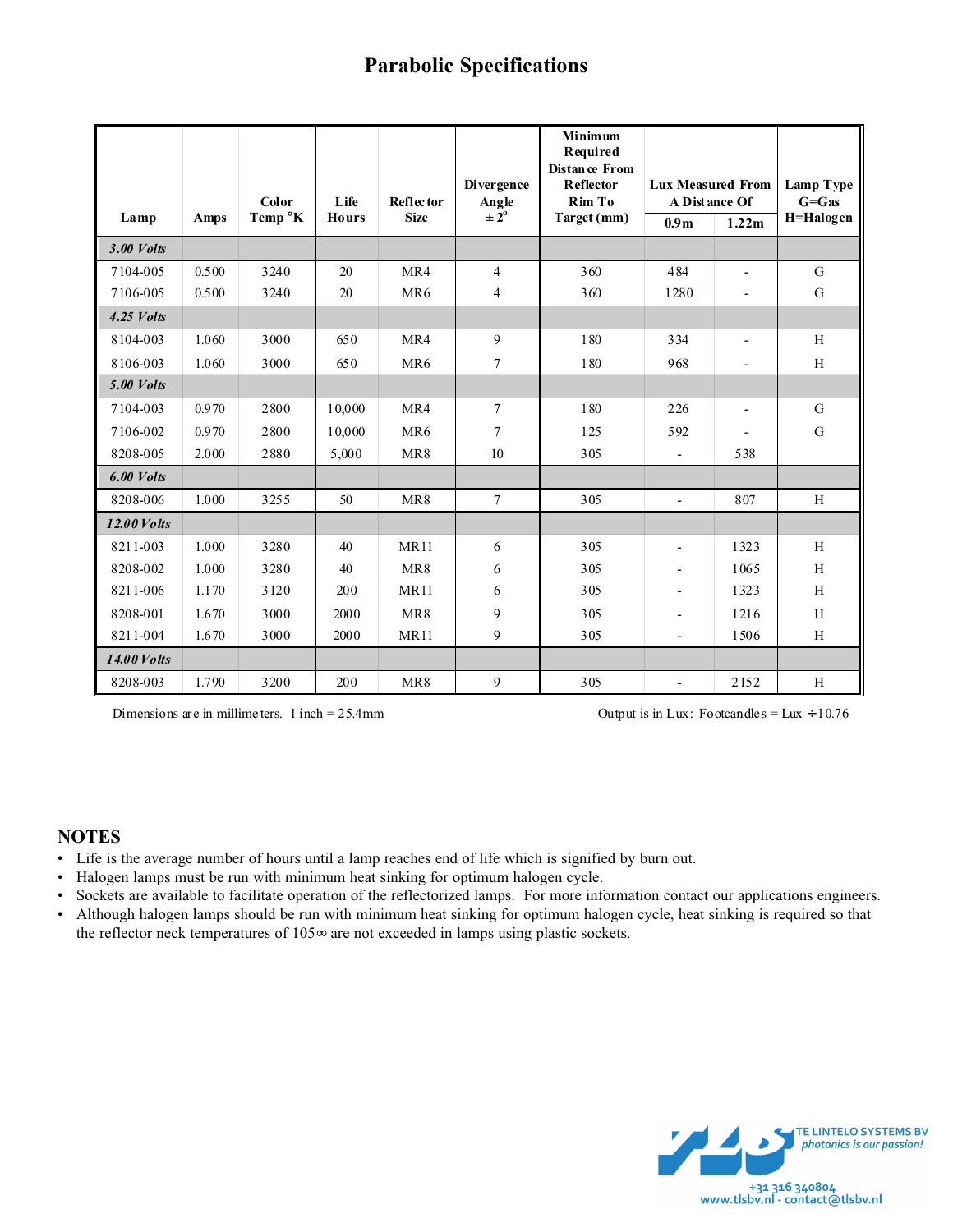# **Parabolic Terms and Characteristics Explained**

Elliptical reflectorized lamps deliver high intensity light efficiently into small apertures or fiber optic bundles.



Parabolic reflectorized lamps are designed with various beam divergence angles which are measured at the 50% intensity points.

**Minimum Distance Required from Reflector Rim to Target:** Because the reflectors are true parabolic shapes, the hole in the back of the reflector is imaged at the center of the projected spot at distances less than the specified distance required between the reflector rim and the target.

**Spot Diameter** = 2 x (d x tan( $a/2$ )) as defined in the diagram.

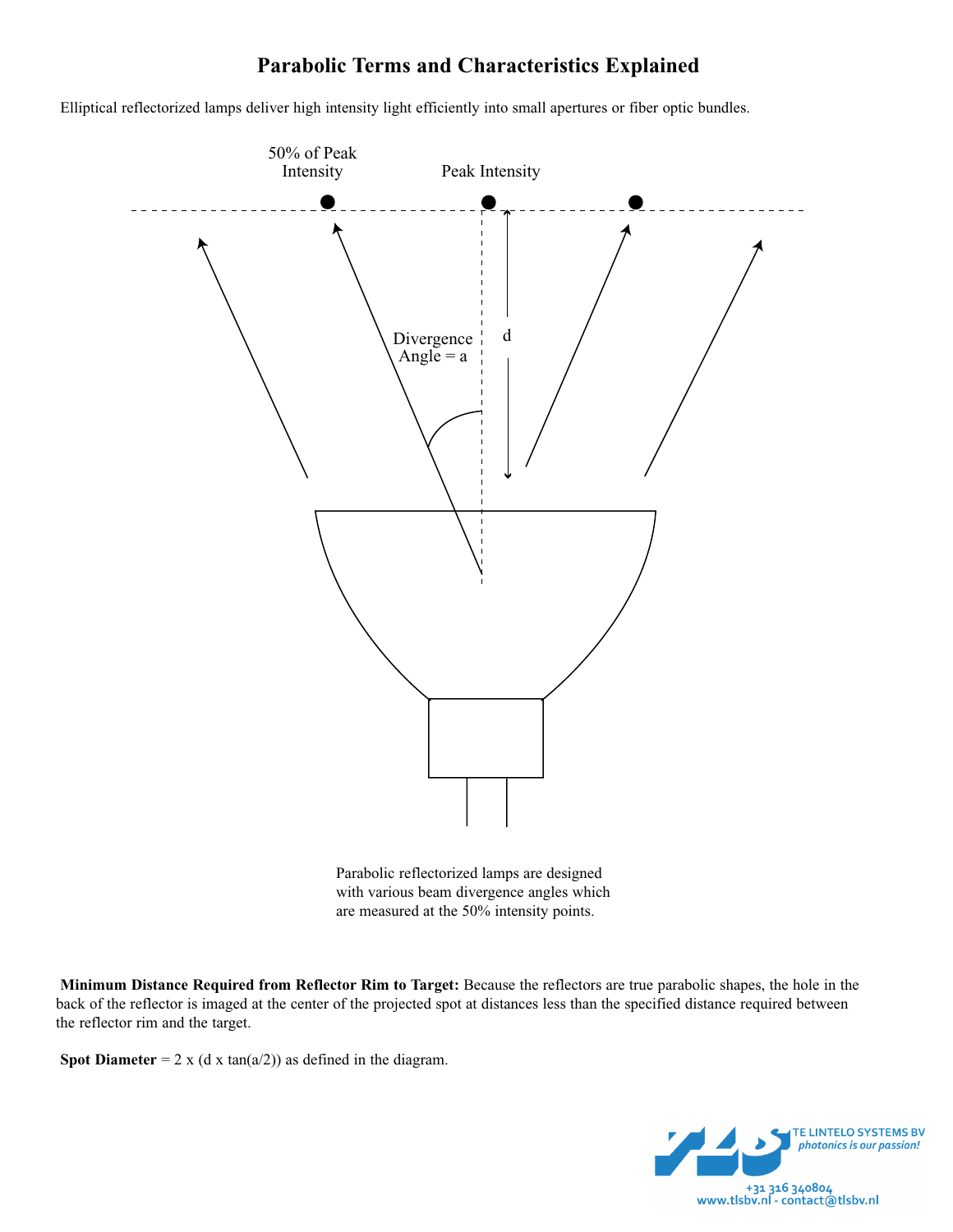### **MR Reflector Dimensions in Millimeters (Inches)**

Our MR reflectors are aluminum and come with a metallic coating each unit of MR is equal to 3.175mm (.125 inches)  $MR3 = 3 (3.175mm).$ 



**F2** Applies to Elliptical Reflectors ONLY **Glass MR-11 Reflectors** with dichroic coating are available upon request. Consult factory at Welch Allyn LPD.



**WelchAllyn – Your source for precision arc and halogen lamps**